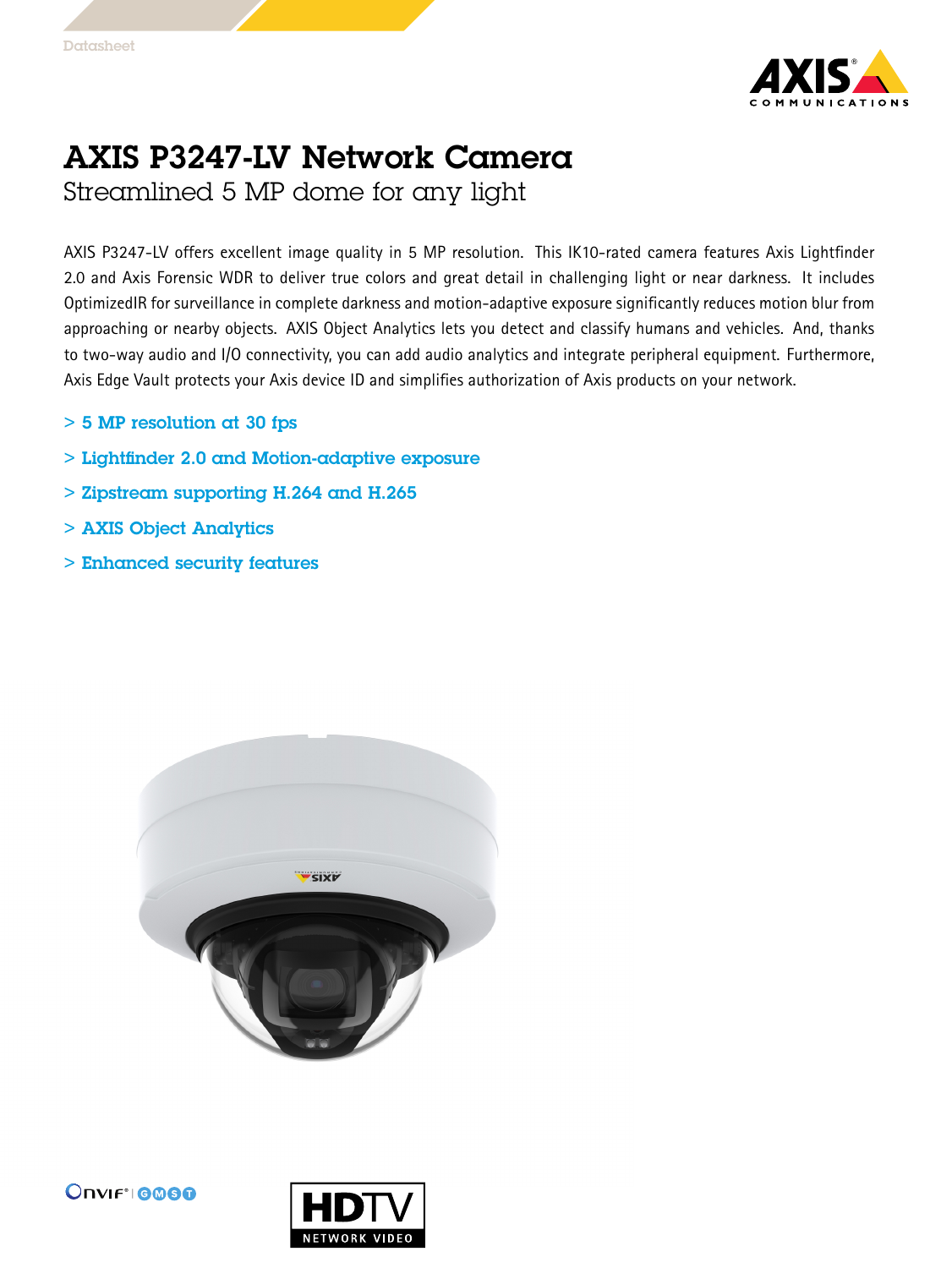## AXIS P3247-LV Network Camera

| Camera                                  |                                                                                                                                                                                                                                                                                                                                                                                                                                                                                                     |  |
|-----------------------------------------|-----------------------------------------------------------------------------------------------------------------------------------------------------------------------------------------------------------------------------------------------------------------------------------------------------------------------------------------------------------------------------------------------------------------------------------------------------------------------------------------------------|--|
| lmage sensor                            | 1/2.7" progressive scan RGB CMOS                                                                                                                                                                                                                                                                                                                                                                                                                                                                    |  |
| Lens                                    | Varifocal, 3-8 mm, F1.3<br>Horizontal field of view: 104°-40°<br>Vertical field of view: 74°-29°<br>Remote zoom and focus, P-Iris control, IR corrected                                                                                                                                                                                                                                                                                                                                             |  |
| Day and night                           | Automatically removable infrared-cut filter                                                                                                                                                                                                                                                                                                                                                                                                                                                         |  |
| Minimum<br>illumination                 | With Forensic WDR and Lightfinder 2.0:<br>Color: 0.13 lux at 50 IRE, F1.3<br><b>B/W:</b> 0 lux at 50 IRE, F1.3                                                                                                                                                                                                                                                                                                                                                                                      |  |
| Shutter speed                           | $1/33500$ s to $1/5$ s                                                                                                                                                                                                                                                                                                                                                                                                                                                                              |  |
| Camera angle<br>adjustment              | Pan $+180^\circ$ , tilt $+75^\circ$ , rotation $+175^\circ$                                                                                                                                                                                                                                                                                                                                                                                                                                         |  |
| System on chip (SoC)                    |                                                                                                                                                                                                                                                                                                                                                                                                                                                                                                     |  |
| Model                                   | ARTPEC-7                                                                                                                                                                                                                                                                                                                                                                                                                                                                                            |  |
| Memory                                  | 1024 MB RAM, 512 MB Flash                                                                                                                                                                                                                                                                                                                                                                                                                                                                           |  |
| Compute<br>capabilities<br>Video        | Machine learning processing unit (MLPU)                                                                                                                                                                                                                                                                                                                                                                                                                                                             |  |
| Video<br>compression                    | H.264 (MPEG-4 Part 10/AVC) Baseline, Main and High Profiles<br>H.265 (MPEG-H Part 2/HEVC) Main Profile<br><b>Motion JPEG</b>                                                                                                                                                                                                                                                                                                                                                                        |  |
| Resolution                              | 2592x1944 to 160x90                                                                                                                                                                                                                                                                                                                                                                                                                                                                                 |  |
| Frame rate                              | 25/30 fps with power line frequency 50/60 Hz                                                                                                                                                                                                                                                                                                                                                                                                                                                        |  |
| Video streaming                         | Multiple, individually configurable streams in H.264, H.265, and<br>Motion JPEG<br>Axis Zipstream technology for H.264 and H.265<br>Controllable frame rate and bandwidth<br>VBR/ABR/MBR H.264/H.265                                                                                                                                                                                                                                                                                                |  |
| Multi-view<br>streaming                 | Up to 2 individually cropped out view areas in full frame rate                                                                                                                                                                                                                                                                                                                                                                                                                                      |  |
| lmage settings                          | Compression, color saturation, brightness, sharpness, contrast,<br>local contrast, white balance, day/night threshold, tone<br>mapping, exposure control (including automatic gain control),<br>motion-adaptive exposure, exposure zones, defogging, Forensic<br>WDR: up to 120 dB depending on scene, barrel distortion<br>correction, fine tuning of low-light behavior, dynamic text and<br>image overlay, privacy masks, mirroring, rotation: 0°, 90°, 180°,<br>270°, including Corridor Format |  |
| Pan/Tilt/Zoom                           | Digital PTZ, preset positions                                                                                                                                                                                                                                                                                                                                                                                                                                                                       |  |
| Audio                                   |                                                                                                                                                                                                                                                                                                                                                                                                                                                                                                     |  |
| Audio streaming                         | Full duplex                                                                                                                                                                                                                                                                                                                                                                                                                                                                                         |  |
| Audio encoding                          | 24bit LPCM, AAC-LC 8/16/32/44.1/48 kHz, G.711 PCM 8 kHz,<br>G.726 ADPCM 8 kHz, Opus 8/16/48 kHz<br>Configurable bit rate                                                                                                                                                                                                                                                                                                                                                                            |  |
| Audio<br>input/output                   | External microphone input, line input, digital input with ring<br>power, line output, automatic gain control<br>Two-way audio connectivity via optional AXIS T61 Audio and I/O<br>Interfaces with portcast technology                                                                                                                                                                                                                                                                               |  |
| Network                                 |                                                                                                                                                                                                                                                                                                                                                                                                                                                                                                     |  |
| Security                                | Password protection, IP address filtering, HTTPS <sup>a</sup> encryption,<br>IEEE 802.1X (EAP-TLS) <sup>a</sup> network access control, digest<br>authentication, user access log, centralized certificate<br>management, brute force delay protection, signed firmware,<br>secure boot, signed video, Axis Edge Vault, Axis device ID                                                                                                                                                              |  |
| Supported<br>protocols                  | IPv4, IPv6 USGv6, ICMPv4/ICMPv6, HTTP, HTTP/2, HTTPS <sup>a</sup> ,<br>TLS <sup>a</sup> , QoS Layer 3 DiffServ, FTP, SFTP, CIFS/SMB, SMTP, mDNS<br>(Bonjour), UPnP®, SNMP v1/v2c/v3 (MIB-II), DNS/DNSv6, DDNS,<br>NTP, RTSP, RTP, SRTP, TCP, UDP, IGMP, RTCP, ICMP, DHCPv4/v6,<br>ARP, SOCKS, SSH, SIP, LLDP, CDP, MQTT v3.1.1, Syslog, Link-Local<br>address (ZeroConf)                                                                                                                            |  |
| System integration                      |                                                                                                                                                                                                                                                                                                                                                                                                                                                                                                     |  |
| Application<br>Programming<br>Interface | Open API for software integration, including VAPIX <sup>®</sup> and<br>AXIS Camera Application Platform; specifications at axis.com<br>One-click cloud connection<br>ONVIF <sup>®</sup> Profile G, ONVIF® Profile M, ONVIF® Profile S, and<br>ONVIF <sup>®</sup> Profile T, specification at onvif.org                                                                                                                                                                                              |  |

|                                 | Support for Session Initiation Protocol (SIP) for integration with<br>Voice over IP (VoIP) systems, peer to peer or integrated with<br>SIP/PBX                                                                                                                                                                                                                 |
|---------------------------------|----------------------------------------------------------------------------------------------------------------------------------------------------------------------------------------------------------------------------------------------------------------------------------------------------------------------------------------------------------------|
|                                 | <b>Event conditions</b> Analytics, external input, supervision of input, edge storage<br>events, virtual inputs through API<br>MQTT subscribe                                                                                                                                                                                                                  |
| <b>Event actions</b>            | Record video: SD card and network share<br>Upload of images or video clips: FTP, SFTP, HTTP, HTTPS, network<br>share, and email<br>Pre- and post-alarm video or image buffering for recording or<br>upload<br>Notification: email, HTTP, HTTPS, TCP, and SNMP trap<br>MQTT publish<br>Overlay text, external output activation, play audio clip, make call     |
| Data streaming                  | Event data                                                                                                                                                                                                                                                                                                                                                     |
| Built-in<br>installation aids   | Pixel counter, remote focus, remote zoom<br>OptimizedIR with adjustable IR illumination intensity                                                                                                                                                                                                                                                              |
| Analytics                       |                                                                                                                                                                                                                                                                                                                                                                |
| <b>AXIS Object</b><br>Analytics | Object classes: humans, vehicles<br>Trigger conditions: line crossing, object in area<br>Up to 10 scenarios<br>Metadata visualized with color-coded bounding boxes<br>Polygon include/exclude areas<br>Perspective configuration<br><b>ONVIF Motion Alarm event</b>                                                                                            |
| Applications                    | Included<br><b>AXIS Object Analytics</b><br>AXIS Motion Guard, AXIS Fence Guard, AXIS Loitering Guard<br>AXIS Video Motion Detection, active tampering alarm<br>Audio detection<br>Supported<br><b>AXIS Live Privacy Shield</b><br>Support for AXIS Camera Application Platform enabling<br>installation of third-party applications, see <i>axis.com/acap</i> |
| General                         |                                                                                                                                                                                                                                                                                                                                                                |
| Casing                          | IP52-rated, IK10 impact-resistant polycarbonate casing with<br>hard-coated dome and dehumidifying membrane<br>Encapsulated electronics and captive screws<br>Color: white NCS S 1002-B<br>For repainting instructions and impact on warranty, contact<br>your Axis partner.                                                                                    |
| Mounting                        | Mounting bracket with holes for junction box (double-gang,<br>single-gang, and 4" octagon) and for wall or ceiling mount<br>1/4"-20 UNC tripod screw thread                                                                                                                                                                                                    |
| Sustainability                  | PVC free                                                                                                                                                                                                                                                                                                                                                       |
| Power                           | Power over Ethernet (PoE) IEEE 802.3af/802.3at Type 1 Class 3<br>Typical 6.5 W, max 10.5 W                                                                                                                                                                                                                                                                     |
| <b>Connectors</b>               | RJ45 10BASE-T/100BASE-TX/1000BASE-T PoE<br>$1/0$ : 4-pin 2.5 mm (0.098 in) terminal block for 1 supervised<br>digital input and 1 digital output (12 V DC output, max. load<br>25 mA)<br>Audio: 4-pin 2.5 mm (0.098 in) terminal block for audio in and<br>out<br>Audio and I/O connectivity via AXIS T61 Audio and I/O Interfaces<br>with portcast technology |
| IR illumination                 | OptimizedIR with power-efficient, long-life 850 nm IR LEDs<br>Range of reach 40 m (130 ft) or more depending on the scene                                                                                                                                                                                                                                      |
| <b>Storage</b>                  | Support for microSD/microSDHC/microSDXC card<br>Support for SD card encryption (AES-XTS-Plain64 256bit)<br>Recording to network-attached storage (NAS)<br>For SD card and NAS recommendations see axis.com                                                                                                                                                     |
| Operating<br>conditions         | 0 °C to 50 °C (32 °F to 122 °F)<br>Humidity 10-85% RH (non-condensing)                                                                                                                                                                                                                                                                                         |
| <b>Storage</b><br>conditions    | -40 °C to 65 °C (-40 °F to 149 °F)<br>Humidity 5-95% RH (non-condensing)                                                                                                                                                                                                                                                                                       |
| Approvals                       | EMC<br>EN 55032 Class A, EN 55035, EN 61000-3-2, EN 61000-3-3,<br>EN 61000-6-1, EN 61000-6-2, FCC Part 15 Subpart B Class A,<br>ICES-3(A)/NMB-3(A), VCCI Class A, RCM AS/NZS CISPR 32 Class A,<br>KC KN32 Class A, KC KN35                                                                                                                                     |